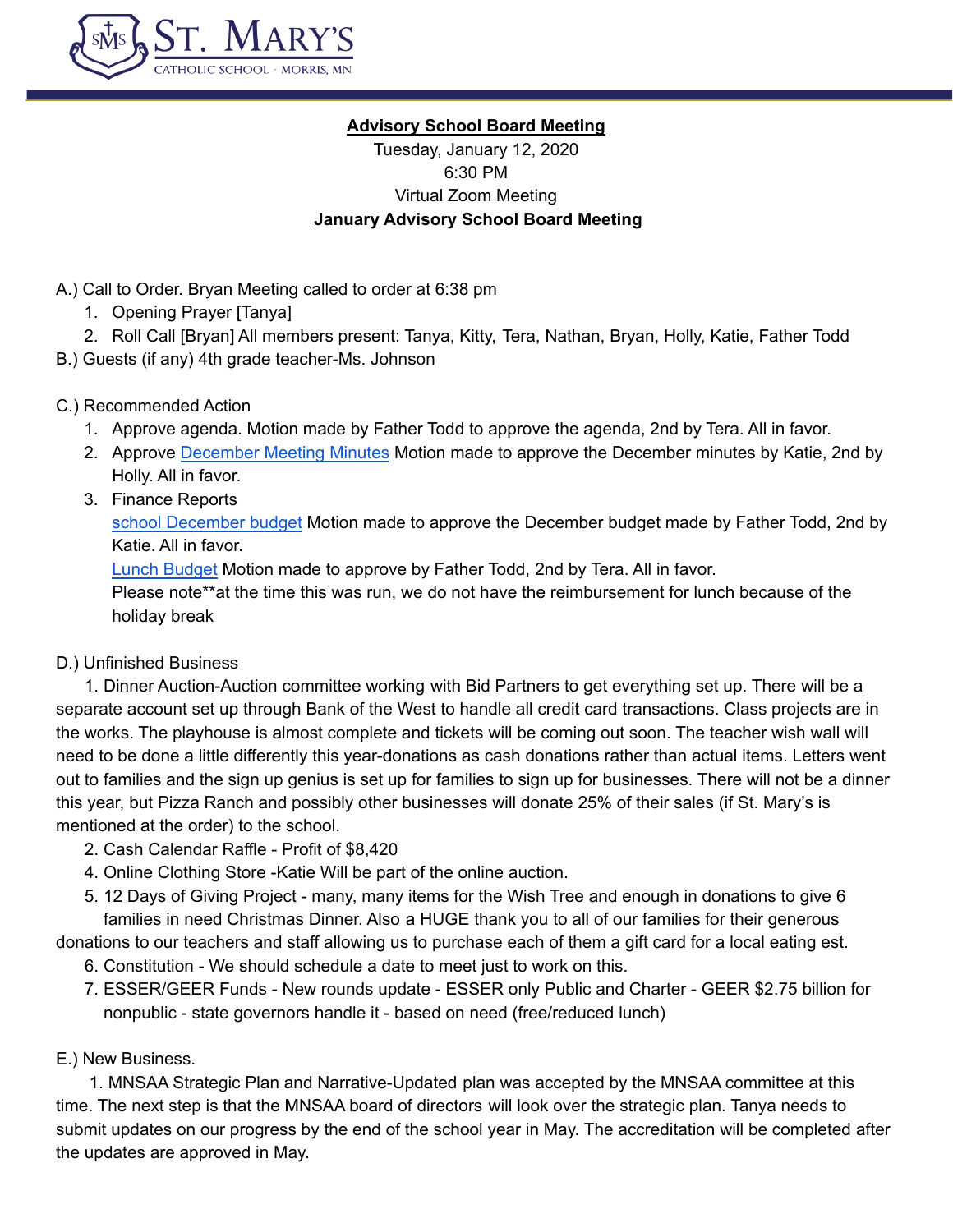

# **Advisory School Board Meeting**

Tuesday, January 12, 2020 6:30 PM Virtual Zoom Meeting

2. 2021-2022 Proposed Budget-Much discussion and questions about the proposed budget, especially concerning staff salaries, hiring a grants/fundraising position.The proposed budget includes a \$100 per student increase in tuition. Motion made by Katie to approve the proposed budget as it stands, 2nd by Kitty. All in favor.

F.) Principal Report

- 1. FMLA any changes/updates to the policy? If not, can we approve it so it gets added to the Staff Handbook/Policy Book? Motion made to approve the FMLA policy as discussed at the December meeting, 2nd by Tera. All in favor.
- 2. Donations two more came in one was for a specific use, the other was for use in the school and we have a plan for it. Tanya has consulted with the family that donated the money and plans to use the money to update clear touch boards for each classroom (the ones that don't have any) as well as updating laptops with cameras for all teachers.
- 3. MNSAA Accreditation Update
- 4. Catholic Schools Week Plans are in the works. Dress up days and activities are planned. Ski trip to Andes will not be that week-on hold at this time. Still undecided if there will be a "kick off" mass based on restrictions.
- 5. New Rounds of COVID Relief Money 2 choices Small Business PPP or apply and wait for news on education end.
- 6. Staff testing clinic-available for all staff members starting Friday-saliva testing, not mandated.

Dates to Remember

- January 12 Board of Ed meeting
- January 13, 27 Early Dismissal
- January 20 NO SCHOOL Professional Development Day
- January 22 End of Quarter 2
- January 25 No School Teacher Work Day
- January 31 Kick Off to Catholic Schools Week Mas
- January 31-February 6 Catholic Schools Week
- February 3, 17, 24 Early Dismissals
- February 9 Board of Ed Meeting
- February 10 No School Professional Development Day
- February 17 Ash Wednesday

G.) Pastor Report- Father has asked Jeff Boyle to take over Miranda Kruger's vacant position as parish trustee. There may be some adjustments to masses for the blessing of throats and Ash Wednesday due to Covid restrictions.